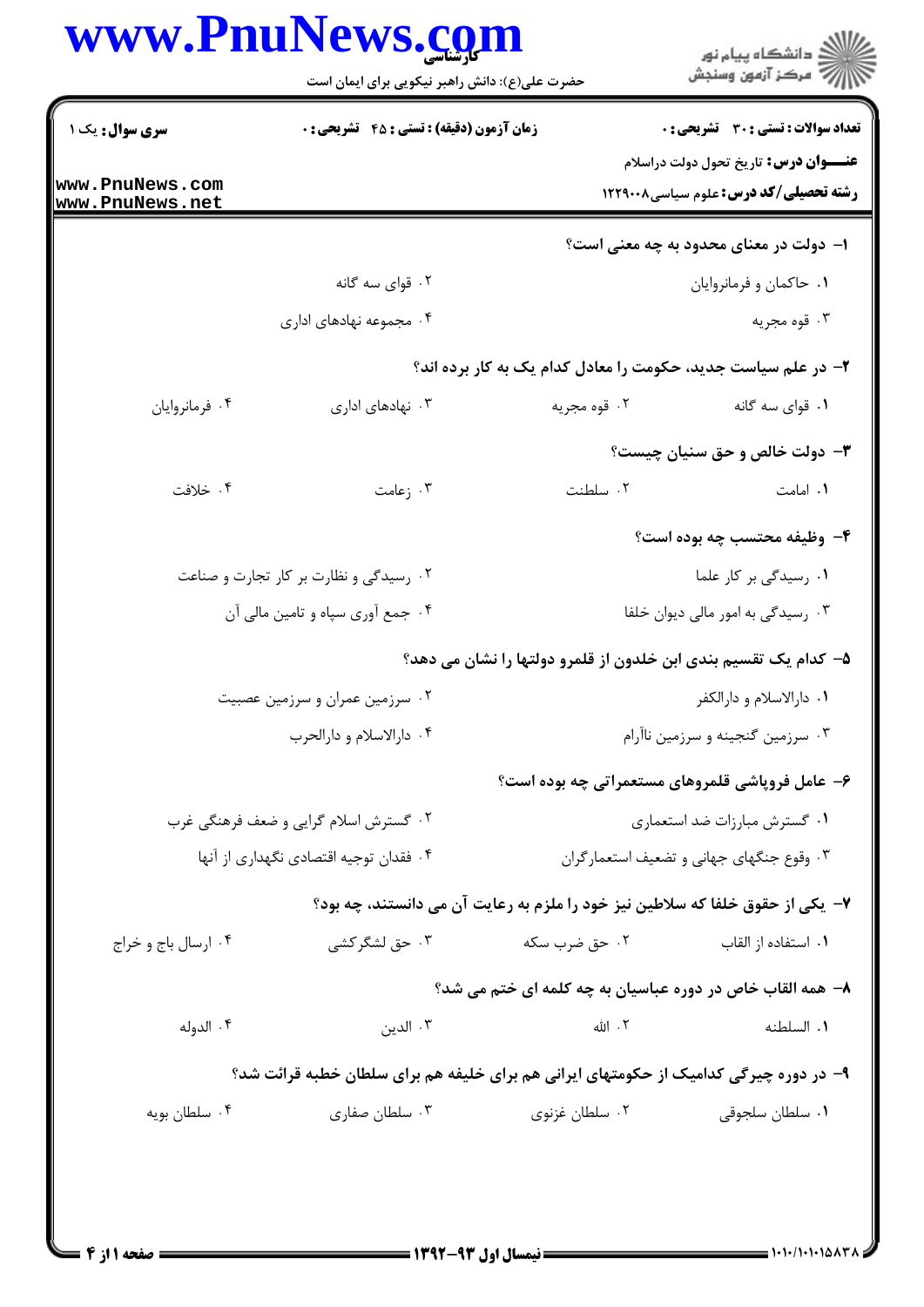|                                    | www.PnuNews.com                                                                                  |                                                                              | ڪ دانشڪاه پيا <sub>م</sub> نور<br>∕ <sup>7</sup> مرڪز آزمون وسنڊش                            |
|------------------------------------|--------------------------------------------------------------------------------------------------|------------------------------------------------------------------------------|----------------------------------------------------------------------------------------------|
|                                    | حضرت علی(ع): دانش راهبر نیکویی برای ایمان است                                                    |                                                                              |                                                                                              |
| سری سوال: ۱ یک                     | زمان آزمون (دقیقه) : تستی : 45 آتشریحی : 0                                                       |                                                                              | <b>تعداد سوالات : تستي : 30 ٪ تشريحي : 0</b>                                                 |
| www.PnuNews.com<br>www.PnuNews.net |                                                                                                  |                                                                              | <b>عنـــوان درس:</b> تاریخ تحول دولت دراسلام<br><b>رشته تحصیلی/کد درس:</b> علوم سیاسی1۲۲۹۰۰۸ |
|                                    |                                                                                                  | ∙۱- منتسکیو برای نظامهای استبدادی شرقی کدام یک از اصطلاحات را به کار می برد؟ |                                                                                              |
|                                    | ۰۲ سرسپردگی و خاکساری                                                                            |                                                                              | ٠١. يوغ اطاعت                                                                                |
|                                    | ۰۴ برهوت بردگی                                                                                   |                                                                              | ۰۳ يوغ سرسپردگي                                                                              |
|                                    | 1۱– لمپتون برای نشان دادن اهمیت بحث آب در دوران خلفای عباسی چه رقم کارگر را برای آنان ذکر میکند؟ |                                                                              |                                                                                              |
| ۰۴ دویست هزار کارگر                | ۰۳ صد هزار کارگر                                                                                 | ۰۲ هزار کارگر                                                                | ۰۱ ده هزار کارگر                                                                             |
|                                    |                                                                                                  | 1۲- مارکس نقش استعمار را از چه جهت در جامعه آسیایی مثبت می داند؟             |                                                                                              |
|                                    | ۰۲ خاتمه و تخریب جامعه آسیایی                                                                    |                                                                              | ۰۱ تشکیل طبقاتی                                                                              |
|                                    | ۰۴ ایجاد دولت یکپارچه                                                                            |                                                                              | ۰۳ عمران و صدور تکنولوژی غربی بدین جوامع                                                     |
|                                    |                                                                                                  | ۱۳- از دیدگاه ویتفوگل دین در جامعه شرقی چه ویژگی داشت؟                       |                                                                                              |
|                                    | ۰۲ وابسته به دولت                                                                                |                                                                              | ۰۱ رهایی بخش                                                                                 |
|                                    | ۰۴ کاهش استبداد دولت آسیایی                                                                      |                                                                              | ۰۳ تامین ارزشها و هنجارهای اخلاقی                                                            |
|                                    |                                                                                                  | ۱۴- ماکس وبر کدام اصطلاح را برای معرفی دولت به کار برد؟                      |                                                                                              |
|                                    | ۰۲ سیستم سیاسی                                                                                   |                                                                              | ۰۱ تخصیص قدر تمندانه ارزشها                                                                  |
|                                    | ۰۴ کار کرد استفاده مشروع از زور                                                                  |                                                                              | ۰۳ کارکرد اتخاذ، اجرا و نظارت                                                                |
|                                    | ۱۵– دورسون در کتاب خود، نظریه سیستمها را برای تحلیل کدام دولتهای اسلامی به کار گرفته است؟        |                                                                              |                                                                                              |
| ۰۴ دولت پیامبر (ص)                 | ۰۳ امپراطوری صفویه                                                                               | ۰۲ امپراطوری عثمانی                                                          | ۰۱ خلفای راشدین                                                                              |
|                                    |                                                                                                  | ۱۶– کدام نوع فرعی اقتدار سنتی در نظریه وبر معادل پیرسالاری است؟              |                                                                                              |
| ۰۴ شیخ سالاری                      | ۰۳ سلطانیسم                                                                                      | ۰۲ پاتريمونياليسم                                                            | ۰۱ پدرسالاری                                                                                 |
|                                    |                                                                                                  |                                                                              | 17- در فئودالیسم قدرت از چه طریق اعمال می شد؟                                                |
| ۰۴ طبقه نظامیان                    | ۰۳ اشراف زمین دار                                                                                | ۰۲ مجلس                                                                      | ۰۱ شخص فرمانروا                                                                              |
|                                    |                                                                                                  | 18−  به گفته کدام متفکر «سیمان مذهب، مقوم قواعد نظام پاتریمونیال» است؟       |                                                                                              |
| ۰۴ مارکس                           | ۰۳ پاره تو                                                                                       | ۰۲ میخلز                                                                     | ۰۱ موسکا                                                                                     |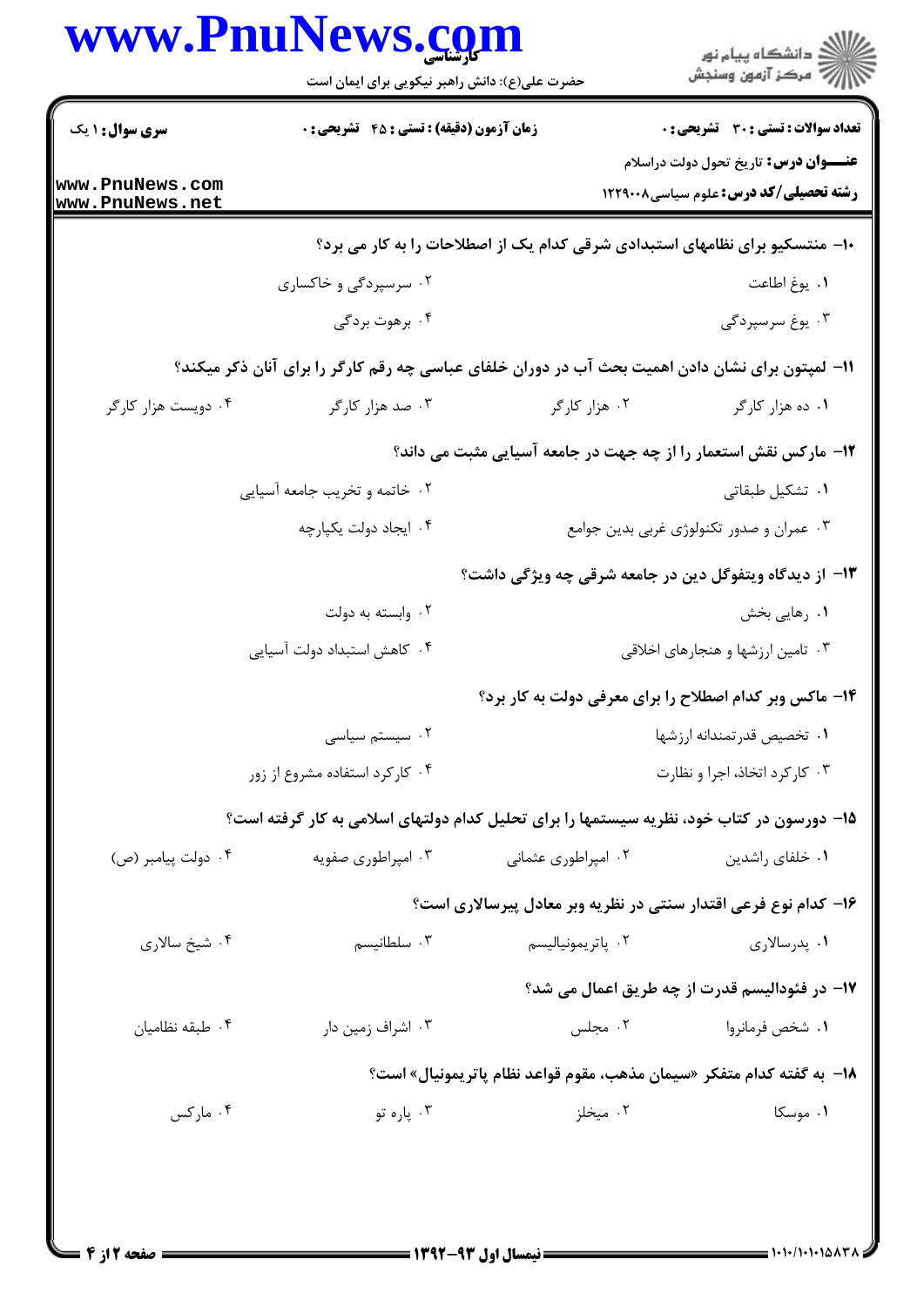| www.PnuNews.com<br>الا دانشگاه پيام نور<br>الا مرکز آزمون وسنجش<br>حضرت علی(ع): دانش راهبر نیکویی برای ایمان است |                                                                                                      |                   |                                                                                               |
|------------------------------------------------------------------------------------------------------------------|------------------------------------------------------------------------------------------------------|-------------------|-----------------------------------------------------------------------------------------------|
| <b>سری سوال : ۱ یک</b>                                                                                           | <b>زمان آزمون (دقیقه) : تستی : 45 قشریحی : 0</b>                                                     |                   | <b>تعداد سوالات : تستی : 30 ٪ تشریحی : 0</b>                                                  |
| www.PnuNews.com<br>www.PnuNews.net                                                                               |                                                                                                      |                   | <b>عنــــوان درس:</b> تاریخ تحول دولت دراسلام<br><b>رشته تحصیلی/کد درس:</b> علوم سیاسی1۲۲۹۰۰۸ |
|                                                                                                                  |                                                                                                      |                   | ۱۹- دیوان برید در زمان معاویه برای انجام کدام وظیفه تاسیس شد؟                                 |
|                                                                                                                  | ۰۲ اختصاص پول و تامین هزینه و تدارکات سپاه                                                           |                   | ٠١ مهر و موم كردن نامه ها                                                                     |
|                                                                                                                  | ۰۴ انتقال سریع نامه ها و تسهیل ارتباط                                                                |                   | ۰۳ نظارت بر کار والیان و جاسوسی در مناطق مختلف                                                |
|                                                                                                                  |                                                                                                      |                   | <b>۲۰</b> - دولت امویان مشخصا دارای چه جهت گیری بود؟                                          |
| ۰۴ رفاهی                                                                                                         | ۰۳ قبیله ای                                                                                          | ۰۲ سنی            | ۱. ضد دینی                                                                                    |
|                                                                                                                  |                                                                                                      |                   | <b>۲۱</b> - تحمل شیعه در برابر معاویه و امویان از چه جهت بود؟                                 |
| ۰۴ تعلقات قومی                                                                                                   | ۰۳ زور و غلبه                                                                                        | ۰۲ تقیه و سکوت    | ٠١ مدارا و مديريت                                                                             |
|                                                                                                                  |                                                                                                      |                   | ۲۲– تاثیر انتقال مرکز خلافت در دوره عباسی از دمشق به بغداد چه تاثیری داشت؟                    |
|                                                                                                                  | ۰۲ تضعیف پایه های خلافت سنی                                                                          |                   | ٠١ تسلط سياسي ايرانيان بر خلفا                                                                |
|                                                                                                                  | ۰۴ تضعيف مشروعيت خاندان عباسي                                                                        |                   | ۰۳ شکوفایی بهتر فرهنگ ایرانی                                                                  |
|                                                                                                                  |                                                                                                      |                   | ۲۳- از شرایط مهم وزارت در عهد اول عباسی چه بوده است؟                                          |
|                                                                                                                  | ۰۲ ایرانی بودن                                                                                       |                   | ۰۱ توانایی تدبیر در امور لشکری و کشوری                                                        |
|                                                                                                                  | ۰۴ قدرت كتابت و انشاء                                                                                |                   | ۰۳ عرب بودن                                                                                   |
|                                                                                                                  |                                                                                                      |                   | ۲۴- نیروی سوم در سیاست مامون برای تحکیم خلافت خود را کدام یک تشکیل می داد؟                    |
| ۰۴ رومیان                                                                                                        | ۰۳ عربها                                                                                             | ۰۲ ترکان          | ۰۱ ایرانیان                                                                                   |
|                                                                                                                  |                                                                                                      |                   | <b>۲۵</b> - متوکل قصد حذف کدام یک را داشت؟                                                    |
| ۰۴ خوارج                                                                                                         | ۰۳ معتزله                                                                                            | ٠٢ نيروى ايرانيان | ۰۱ نیروی ترکان                                                                                |
|                                                                                                                  |                                                                                                      |                   | ۲۶- در زمان خلافت کدام یک مرکز خلافت از بغداد به سامرا منتقل شد؟                              |
| ۰۴ حجاج                                                                                                          | ۰۳ معتصم                                                                                             | ۰۲ مامون          | ۰۱ متوکل                                                                                      |
|                                                                                                                  | ۲۷- به چه دلیل متوکل پس از سه ماه تغییر مرکز خلافت از سامرا به شام، دوباره از تصمیم خود باز می گردد؟ |                   |                                                                                               |
|                                                                                                                  | ۰۲ نبودن حامیان عرب                                                                                  |                   | ۰۱ نبودن حامیان ترک                                                                           |
| ۰۴ آسیب پذیری شام در برابر رومیان                                                                                |                                                                                                      |                   | ۰۳ نبودن حامیان ایرانی                                                                        |